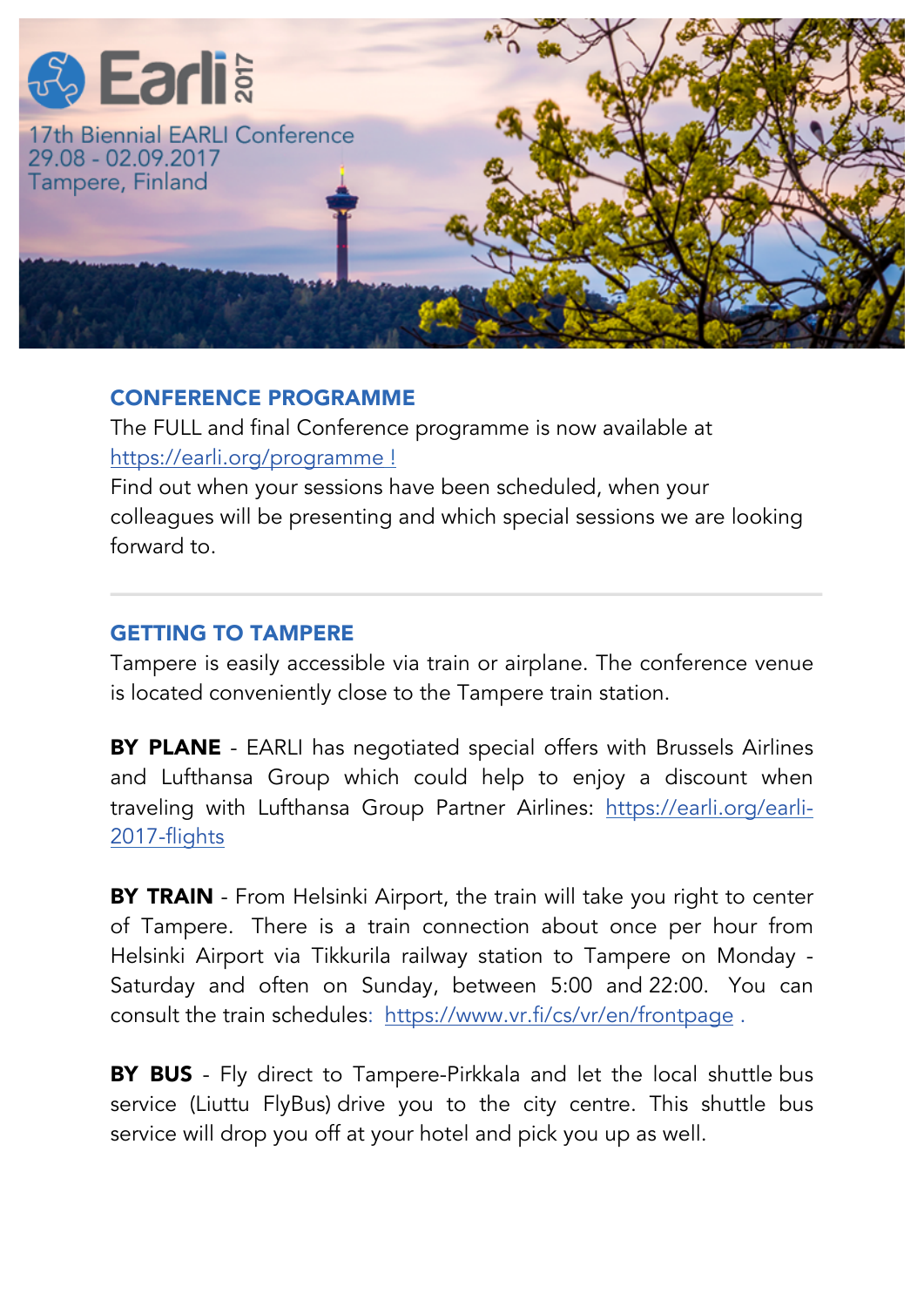Please check our travel and accommodation page (https://earli.org/practical) when organising your travel to Tampere.

## EARLI 2017 and the ENVIRONMENT

Both EARLI and the University of Tampere are committed to protecting the environment. We want to minimise the environmental impact of EARLI 2017 while at the same time ensuring a qualitative conference experience. In light of these efforts, we are printing a *limited amount of* conference programme books which you can find at various places at the conference venue. This will replace the individual programme books in your conference bag. You will also find a full, searchable conference programme on the website shortly.

We also encourage you to return your lanyards and nametags upon leaving the Conference. You will find dedicated collection boxes for conference materials dotted around the Conference venue. EARLI will reward a number of participants who handed in their nametags with a free EARLI membership for 2018 !

## FLEXIBLE LUNCHES

EARLI highly values your time, which we realise is often too limited at our EARLI conference. Therefore, lunches at EARLI 2017 will be fully flexible, allowing you to plan your lunch depending on your individual conference schedule.

All lunch areas serve warm and cold dishes catered to suit specific dietary needs (vegetarian, lactose-free, gluten-free, ..). More information on the lunch menus can be found here:

http://www.uta.fi/edu/en/Earli2017/dining.html

You can enjoy lunch in four restaurants throughout the conference from  $10:30 - 15:00$ 

Lunch vouchers will be provided upon registration, and can be used in any of the lunch areas.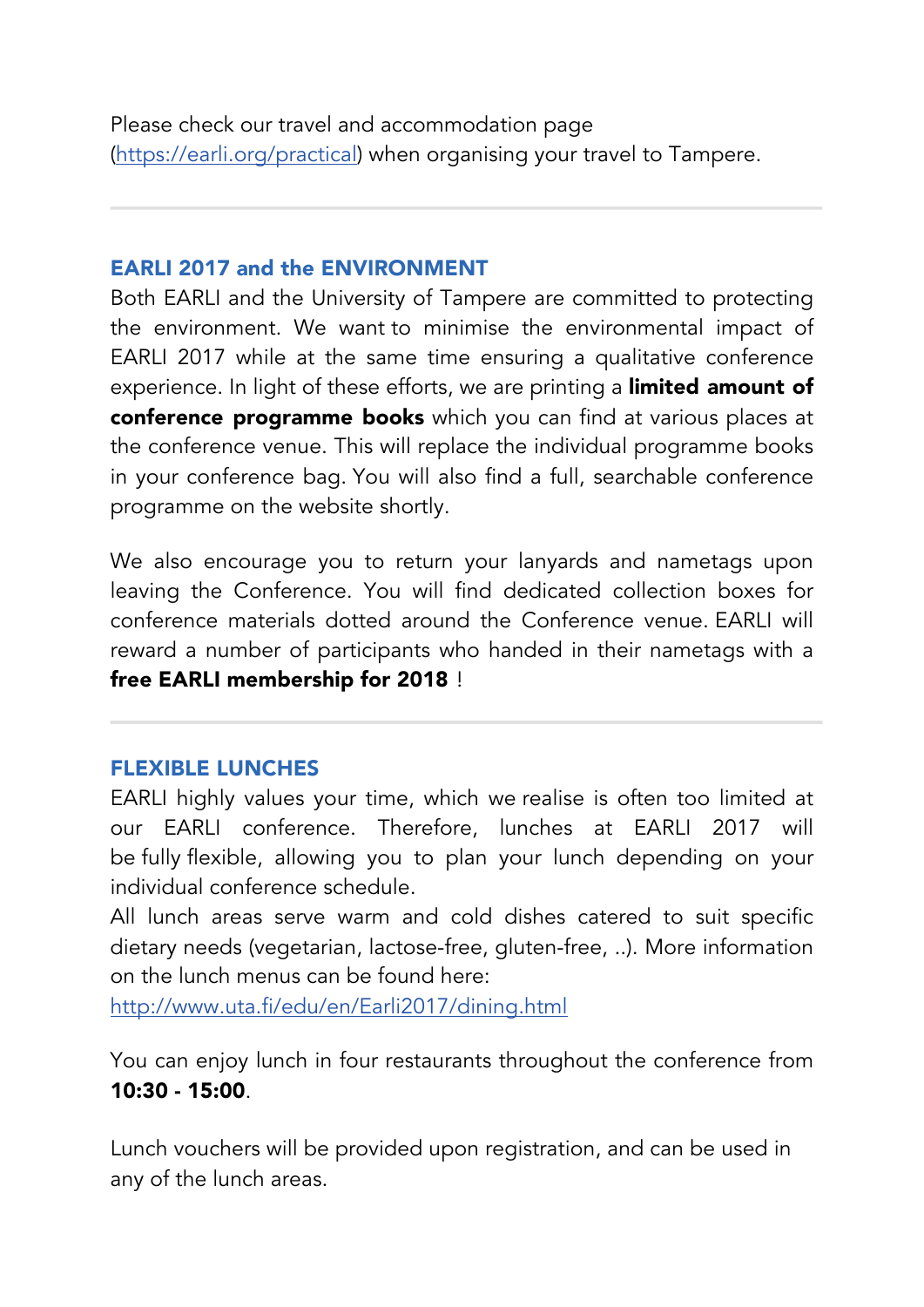#### GUIDE FOR CHAIRS

We would like to express our gratitude for those people who volunteered as chairs for the upcoming. For those of you who are unfamiliar with chairing a session, check EARLI2017.org for more information.

#### DOCTORAL CONSORTIUM

The doctoral consortium lunch meeting is meant for PhD students who are at the final stages of their doctoral studies, or Junior Researchers who have recently earned their doctoral degree. The meeting focuses on sharing information and experiences about the Mentoring Grant. JURE members can yearly apply for a Mentoring Grant to be used for an international mentoring visit for a period of 2-4 weeks.

# Please find more information about the Mentoring Grant at https://earli.org/JURE.

The doctoral consortium lunch meeting will take place on Friday September 1<sup>st</sup> at 12:15 - 13:00. This meeting is open to all Junior Researchers, though places are limited.

#### INTERNET ACCESS

Free WIFI is accessible throughout the conference venue through the **UTAPAC Wi-Fi network** (access code can be found on your nametag).

Tampere Hall has its own Wi-Fi network: access codes can be obtained at the service desk on-site.

Moreover, it is worthwhile noting that from June 15th onwards, the European Union implemented the "roam like at home" legislation, which entails you no longer pay any additional roaming charges (provided you have telephone plan with a EU-based provider). European nationals benefit from these rules when calling (to mobile and fixed phones), sending text messages (SMS) and using data services while abroad.